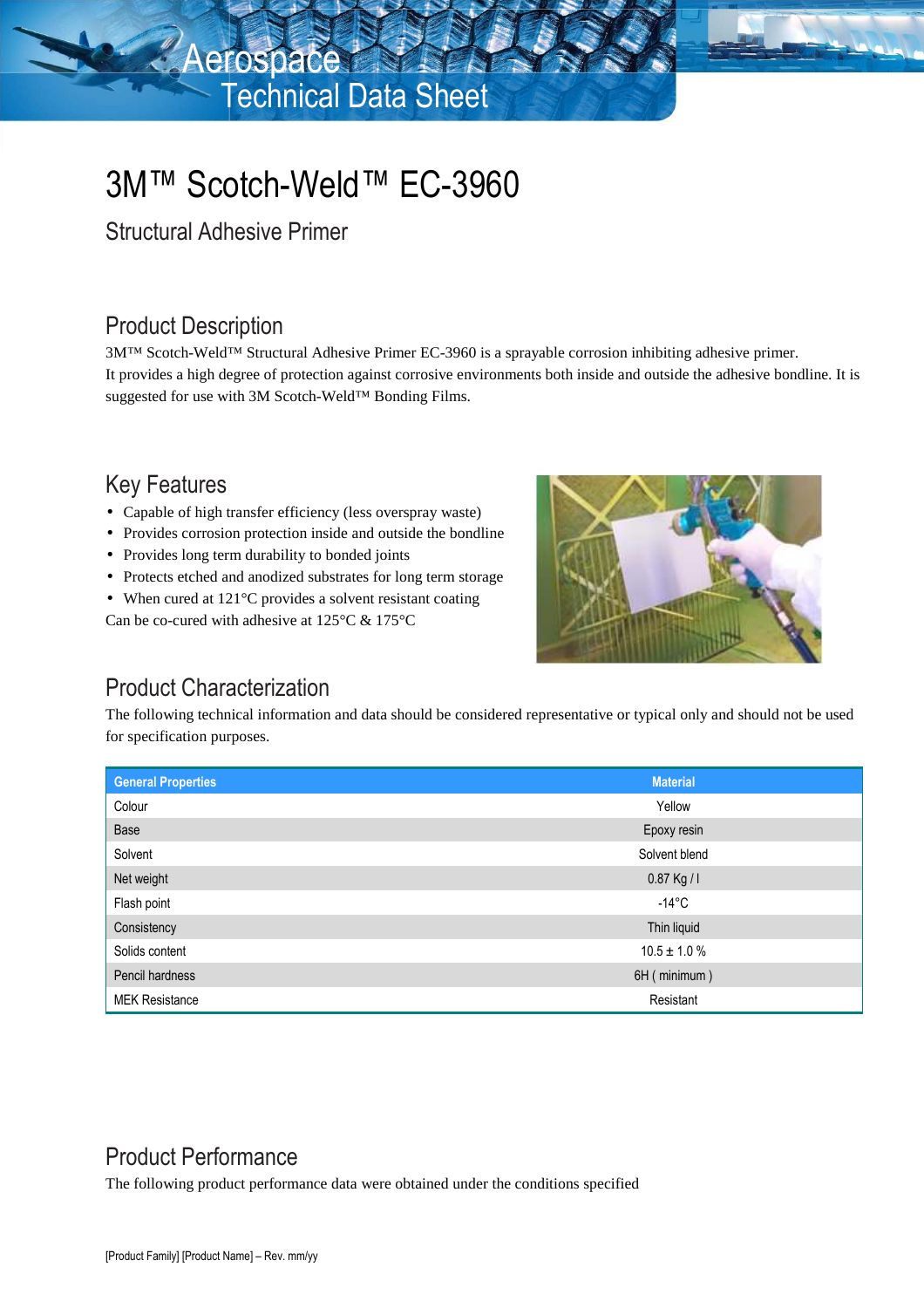#### **1. Metal to Metal –T-Peel, Floating roller peel, Climbing Drum peel, Overlap Shear**

All data reported in this section is typical obtained on EC-3960 primed aluminium surfaces. Substrate, 2024-T3 Bare aluminium. Prior to priming, the metal was etched per ASTM D 2651. Where noted, the etch was followed by PAA Phosphoric chromic acid anodization per ASTM 3933. After primer application, dry 30 minutes at 23°C and cured 40 minutes (inserted into hot oven). Then the bonds were assembled and cured for 75 minutes at 121 °C for the  $3M^{TM}$ Scotch-Weld™ Film Adhesive AF 126 2 (.060Lbs/ft<sup>2</sup>). Ramp up 2.8 °C / minute, Pressure 206KPa in autoclave.

| <b>Treatment</b> | <b>Primer</b><br>Cure temp. | <b>Primer</b><br><b>Thickness</b> | T-Peel         | <b>Beel peel</b> | <b>Climbing</b><br><b>Drum peel</b> | <b>Overlap Shear Strength</b> |                |                |                 |
|------------------|-----------------------------|-----------------------------------|----------------|------------------|-------------------------------------|-------------------------------|----------------|----------------|-----------------|
|                  | $0^{\circ}$ C               | μm                                | $N/25$ mm.     | N/25mm           | $In-Lb/in$<br>mN/m                  |                               |                | MPa            |                 |
| Test temp.       |                             |                                   | $24^{\circ}$ C | $24^{\circ}$ C   | $24^{\circ}$ C                      | $-55^{\circ}$ C               | $24^{\circ}$ C | $82^{\circ}$ C | $121^{\circ}$ C |
| <b>FPL</b>       | 121                         | 7                                 | 178            | 178              | 84 - 374                            | 41.3                          | 42             | 21.3           | 6.5             |
| <b>PAA</b>       | 121                         | 3.8                               | 178            | 356              | 92-409                              | 43.1                          | 45.1           | 21.3           | 8.2             |
| PAA              | 121                         | 7                                 | 178            | 222              | 93-414                              | 43.4                          | 44.4           | 20.6           | 6.8             |
| <b>PAA</b>       | 121                         | 9                                 | 178            | 222              | 87-387                              | 42.4                          | 44.8           | 21.7           | 7.2             |
| PAA              | 121                         | 7                                 | 178            | 267              | 90-400                              | 41.3                          | 44.4           | 20.6           | 7.2             |
| <b>PAA</b>       | 121                         | 9                                 | 178            | 356              | 85-378                              | 42.4                          | 44.8           | 21.3           | 7.2             |

#### **2. Metal to Metal –Wide Area Shear, Metal to Metal climbing drum peel**

All data reported in this section is typical obtained on EC-3960 primed aluminium surfaces. Substrate, 2024-T3 Alclad aluminium. Prior to priming, the metal was etched per ASTM D 2651 followed by PAA Phosphoric chromic acid anodization per ASTM 3933. After primer application, cured 60 minutes at 121°C. Then the bonds were assembled and cured for 90 minutes at 112 °C for the 3M™ Scotch-Weld™ Film Adhesive AF 163-2K (.060Lbs/ft²).

| <b>Wide Area Shear</b> | <b>Typical Performance MPa</b> |
|------------------------|--------------------------------|
| -55°C                  | 33.3                           |
| $23^{\circ}$ C         | 34.9                           |
| $121^{\circ}$ C        | 16.6                           |

| Metal to metal C.<br>Drum peel | Typical Performance in.lb/in. |  |
|--------------------------------|-------------------------------|--|
| $23^{\circ}$ C                 | 80                            |  |

### Handling, Application, Storage

#### Precautionary Information

See product Label and Material Data Sheet for health and safety information before using this product.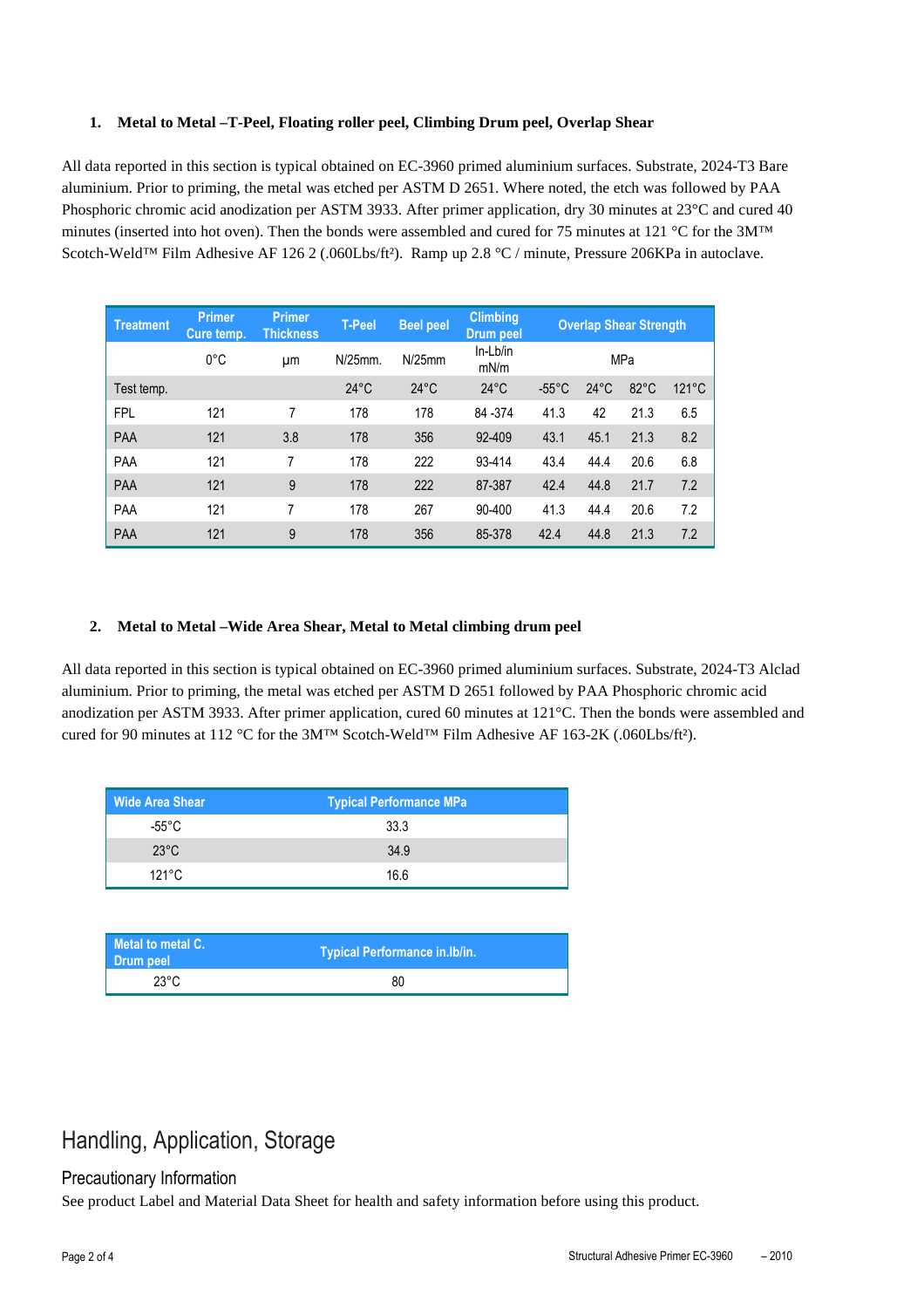### Instructions for use

The product performance data were developed using the following suggested procedures

| <b>Process step</b> | <b>Instruction</b>                                                                                                                                                                                                                                                                                                                                                    |                                                                                                                                                                                                                                                                                                                                                                             |                                                                                               |  |  |
|---------------------|-----------------------------------------------------------------------------------------------------------------------------------------------------------------------------------------------------------------------------------------------------------------------------------------------------------------------------------------------------------------------|-----------------------------------------------------------------------------------------------------------------------------------------------------------------------------------------------------------------------------------------------------------------------------------------------------------------------------------------------------------------------------|-----------------------------------------------------------------------------------------------|--|--|
| Surface preparation | A thoroughly cleaned, dry, grease-free surface is essential for maximum performance. Cleaning methods<br>which will produce a breakfree water film on metal surfaces are generally satisfactory. Surface preparation<br>should be fully evaluated with the adhesive, especially if resistance to specific environments is anticipated.                                |                                                                                                                                                                                                                                                                                                                                                                             |                                                                                               |  |  |
|                     | 1)                                                                                                                                                                                                                                                                                                                                                                    | Alkaline Degrease- Oakite 164 solution 67.4 – 82.4 g / litter at 87 $\pm$ 5.6 °C for 10-20 minutes.<br>Rinse immediately in large quantities of cold running water.                                                                                                                                                                                                         |                                                                                               |  |  |
|                     | 2)                                                                                                                                                                                                                                                                                                                                                                    | Acid FPL Etch Solution (1 liter)                                                                                                                                                                                                                                                                                                                                            |                                                                                               |  |  |
|                     |                                                                                                                                                                                                                                                                                                                                                                       | <b>Material</b>                                                                                                                                                                                                                                                                                                                                                             | Amount                                                                                        |  |  |
|                     |                                                                                                                                                                                                                                                                                                                                                                       | <b>Distilled Water</b>                                                                                                                                                                                                                                                                                                                                                      | 700 ml plus balance of liter (see below)                                                      |  |  |
|                     |                                                                                                                                                                                                                                                                                                                                                                       | Sodium Dichromate                                                                                                                                                                                                                                                                                                                                                           | 28 to 67.3 grams                                                                              |  |  |
|                     |                                                                                                                                                                                                                                                                                                                                                                       | Sulfuric Acid                                                                                                                                                                                                                                                                                                                                                               | 287.9 to 310.0 grams                                                                          |  |  |
|                     |                                                                                                                                                                                                                                                                                                                                                                       | Aluminium Chips                                                                                                                                                                                                                                                                                                                                                             | 1.5 grams / liter of mixed solution                                                           |  |  |
|                     |                                                                                                                                                                                                                                                                                                                                                                       | To prepare 1 liter of this solution, dissolve sodium dichromate in 700 ml of distilled water. Add<br>sulfuric acid and mix well. Add additional distilled water to fill to 1 liter. Heat mixed solution to 66<br>to 71 °C. Dissolve 1.5 grams of 2024 bare aluminium chips per liter of mixed solution. Gentle<br>agitation will help aluminium dissolve in about 24 hours. |                                                                                               |  |  |
|                     |                                                                                                                                                                                                                                                                                                                                                                       | Note: Review and follows safety and health information provided by suppliers of these materials<br>prior to preparation of this solution.                                                                                                                                                                                                                                   |                                                                                               |  |  |
|                     |                                                                                                                                                                                                                                                                                                                                                                       |                                                                                                                                                                                                                                                                                                                                                                             | To FPL etch panels; place them in the above solution at 66 to 71 °C for 12 to 15 minutes.     |  |  |
|                     | 3)                                                                                                                                                                                                                                                                                                                                                                    | Rinse- Rinse panels in clear running water.                                                                                                                                                                                                                                                                                                                                 |                                                                                               |  |  |
|                     | 4)                                                                                                                                                                                                                                                                                                                                                                    | Dry- Air dry 15 minutes; force dry 10 minutes at 71 °C                                                                                                                                                                                                                                                                                                                      |                                                                                               |  |  |
|                     | 5)                                                                                                                                                                                                                                                                                                                                                                    | surface preparation.                                                                                                                                                                                                                                                                                                                                                        | It is advisable to coat the freshly cleaned surfaces with EC-3960 within four (4) hours after |  |  |
|                     | 6)                                                                                                                                                                                                                                                                                                                                                                    | hinder the wetting action of EC-3960 primer.                                                                                                                                                                                                                                                                                                                                | Care should be taken to avoid contaminating the cleaned aluminium by any substance which will |  |  |
| Application         | EC-3960 has been design for spray application. Prior to use, EC-3960 primer must be warmed to ambient<br>temperature and thoroughly agitated to redispense the corrosion inhibitors witch settle upon storage.<br>Agitation of small container on vibration shaker for approximately 5 minutes is suggested. Agitation should<br>also be provided during application. |                                                                                                                                                                                                                                                                                                                                                                             |                                                                                               |  |  |
|                     |                                                                                                                                                                                                                                                                                                                                                                       | Primer application<br>The following spray procedure is suggested for evaluation to obtain optimum results. Stir well before and<br>during use.                                                                                                                                                                                                                              |                                                                                               |  |  |
|                     |                                                                                                                                                                                                                                                                                                                                                                       |                                                                                                                                                                                                                                                                                                                                                                             |                                                                                               |  |  |
|                     |                                                                                                                                                                                                                                                                                                                                                                       | Spray Gun                                                                                                                                                                                                                                                                                                                                                                   | Binks No. 62                                                                                  |  |  |
|                     |                                                                                                                                                                                                                                                                                                                                                                       | Air Cap                                                                                                                                                                                                                                                                                                                                                                     | 66SD                                                                                          |  |  |
|                     |                                                                                                                                                                                                                                                                                                                                                                       | Fluid Tip and Needle                                                                                                                                                                                                                                                                                                                                                        | 66-365                                                                                        |  |  |
|                     |                                                                                                                                                                                                                                                                                                                                                                       | <b>Cup Pressure</b>                                                                                                                                                                                                                                                                                                                                                         | O, Siphon Feed                                                                                |  |  |
|                     |                                                                                                                                                                                                                                                                                                                                                                       | Line Pressure                                                                                                                                                                                                                                                                                                                                                               | 2 to 2.5 bars                                                                                 |  |  |
|                     |                                                                                                                                                                                                                                                                                                                                                                       | Fan Adjustment                                                                                                                                                                                                                                                                                                                                                              | Wide open                                                                                     |  |  |
|                     |                                                                                                                                                                                                                                                                                                                                                                       | Fluid adjustment                                                                                                                                                                                                                                                                                                                                                            | One turn open                                                                                 |  |  |
|                     |                                                                                                                                                                                                                                                                                                                                                                       | Distance from Panel                                                                                                                                                                                                                                                                                                                                                         | 150-300 mm                                                                                    |  |  |
|                     |                                                                                                                                                                                                                                                                                                                                                                       | <b>Primer Thickness</b>                                                                                                                                                                                                                                                                                                                                                     | $0.5 - 4$ micron                                                                              |  |  |
|                     |                                                                                                                                                                                                                                                                                                                                                                       | Primer Weight                                                                                                                                                                                                                                                                                                                                                               | 140-420 mg / sq. ft.                                                                          |  |  |
|                     | Primer thickness & tolerance (0.5 $\mu$ to 2 $\mu$ ) is important to be followed, to achieve best peel<br>performance.                                                                                                                                                                                                                                                |                                                                                                                                                                                                                                                                                                                                                                             |                                                                                               |  |  |
|                     |                                                                                                                                                                                                                                                                                                                                                                       |                                                                                                                                                                                                                                                                                                                                                                             |                                                                                               |  |  |
|                     |                                                                                                                                                                                                                                                                                                                                                                       | Primer clean up<br>Excess primer and equipment may be cleaned up prior to curing with Ketone type solvent*                                                                                                                                                                                                                                                                  |                                                                                               |  |  |
|                     |                                                                                                                                                                                                                                                                                                                                                                       | Primer dry and cure                                                                                                                                                                                                                                                                                                                                                         |                                                                                               |  |  |